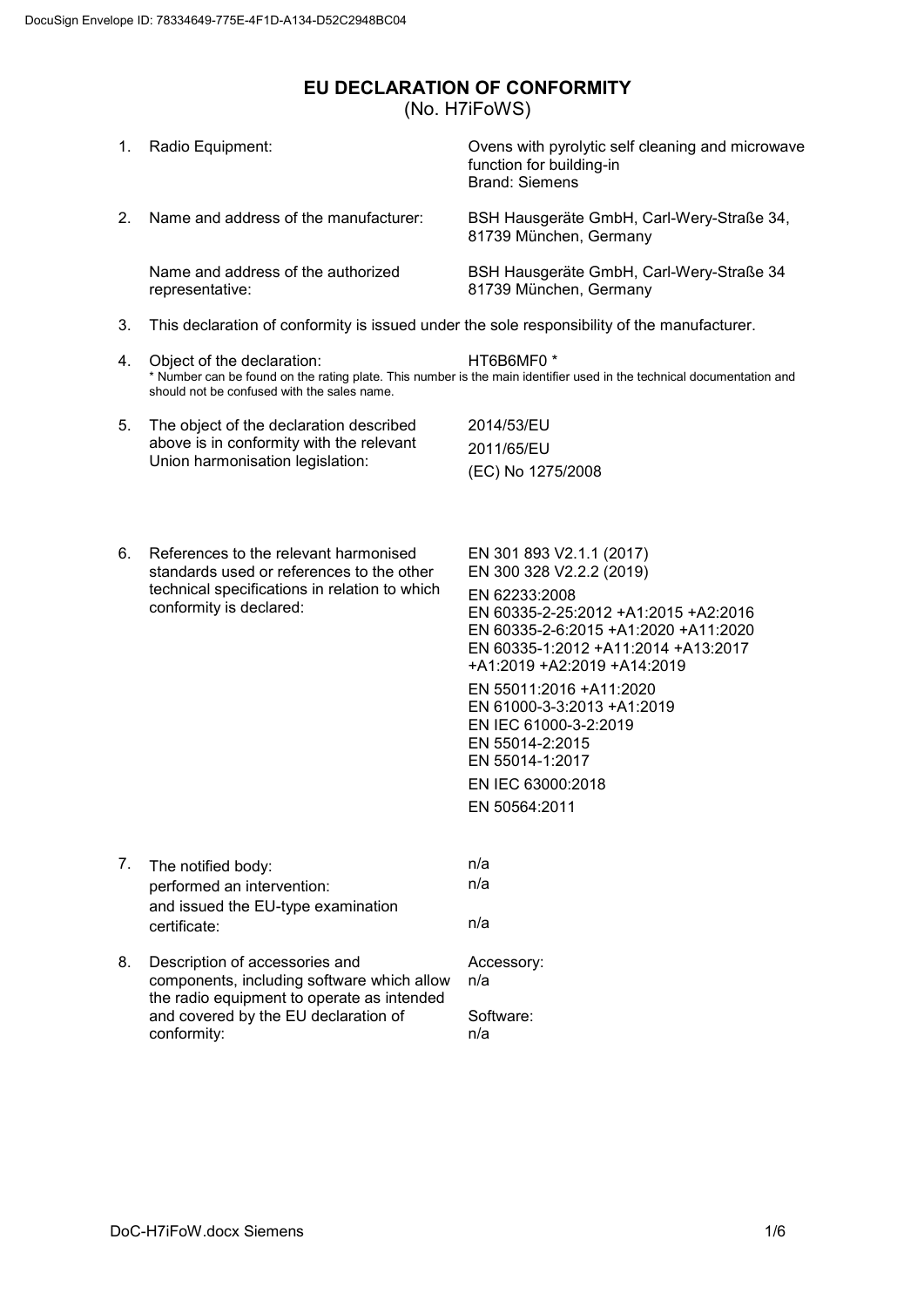9. Additional information: Method for testing in accordance with EN 55014-1 Manufacturer's choice concerning emission testing 30 – 1.000 MHz: FAR measurement 30 – 1000 MHz; 3m

DocuSigned by:  $V + \frac{1}{20.07.2021}$  20.07.2021

Name: Frank Wirsing Function: Head of Development GDE-OVB

-DocuSigned by: Martin Strafer 15.07.2021

Name:Martin Strasser Function: Head of Quality Management STr-QM

Place and date of issue: Traunreut, see date of last signature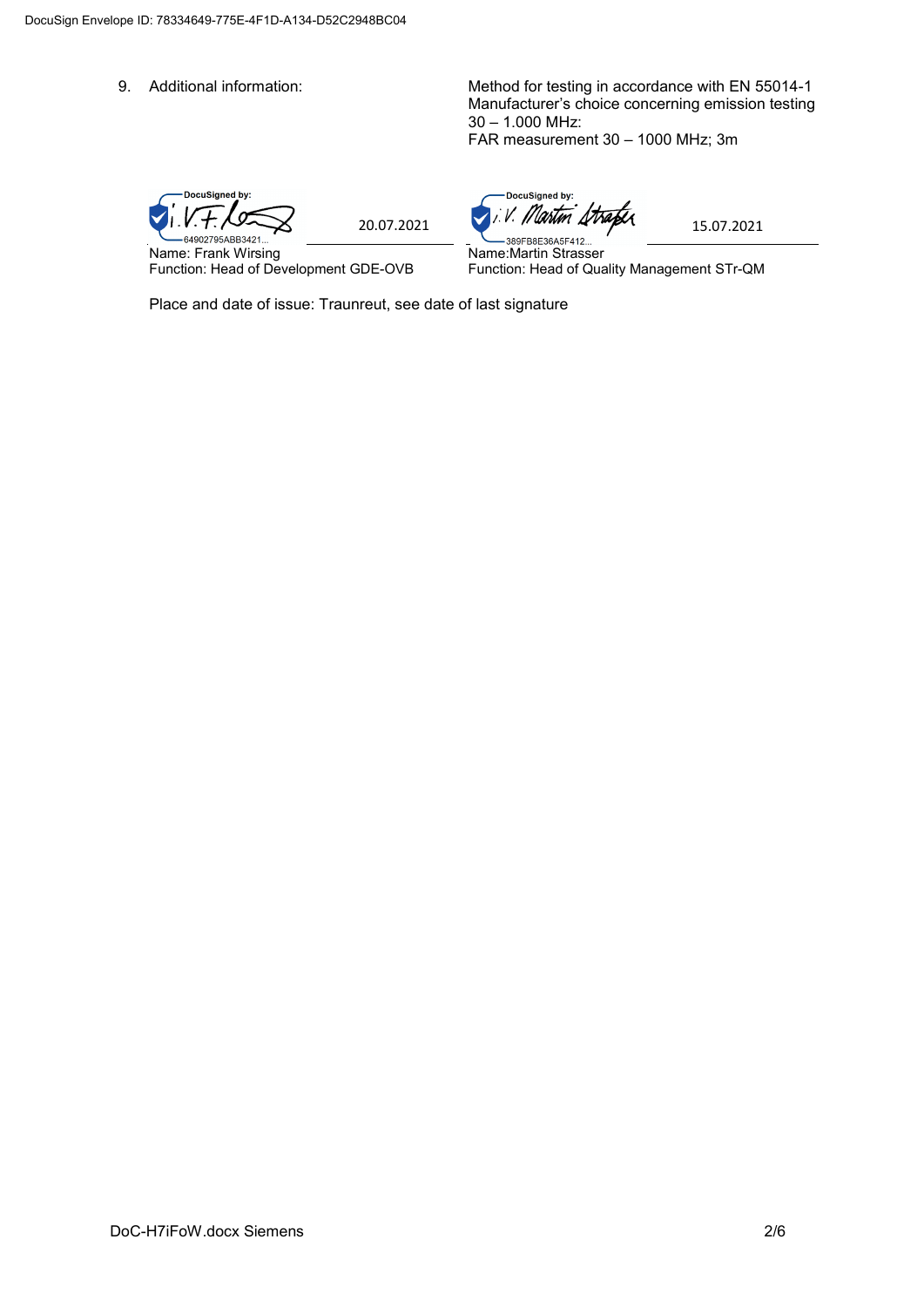## **Translations**

|          | ES<br>СS<br><b>DA</b><br>DE<br>ВG<br>EТ                                                                                                                                                                                                              |                                                                                                                                                                                                                                                        |                                                                                                                                                                                           |                                                                                                                                                                                                                    |                                                                                                                                                                                                                                                        |                                                                                                                                                                                                         |
|----------|------------------------------------------------------------------------------------------------------------------------------------------------------------------------------------------------------------------------------------------------------|--------------------------------------------------------------------------------------------------------------------------------------------------------------------------------------------------------------------------------------------------------|-------------------------------------------------------------------------------------------------------------------------------------------------------------------------------------------|--------------------------------------------------------------------------------------------------------------------------------------------------------------------------------------------------------------------|--------------------------------------------------------------------------------------------------------------------------------------------------------------------------------------------------------------------------------------------------------|---------------------------------------------------------------------------------------------------------------------------------------------------------------------------------------------------------|
|          |                                                                                                                                                                                                                                                      |                                                                                                                                                                                                                                                        |                                                                                                                                                                                           |                                                                                                                                                                                                                    |                                                                                                                                                                                                                                                        |                                                                                                                                                                                                         |
| 1.       | Радиосъоръжение:                                                                                                                                                                                                                                     | Rádiové zařízení:<br>Equipo<br>radioeléctrico:                                                                                                                                                                                                         |                                                                                                                                                                                           | Radioudstyr:                                                                                                                                                                                                       | Funkanlage:                                                                                                                                                                                                                                            | Raadioseade:                                                                                                                                                                                            |
| 2.       | Име и адрес на<br>производителя:<br>Име и адрес на                                                                                                                                                                                                   | Nombre y dirección<br>del fabricante o de<br>su representante<br>autorizado:                                                                                                                                                                           | Jméno a adresa<br>výrobce nebo jeho<br>zplnomocněného<br>zástupce:                                                                                                                        | Navn og adresse på<br>fabrikanten<br>eller dennes<br>bemyndigede<br>repræsentant:                                                                                                                                  | Name und Anschrift<br>des Herstellers:<br>Name und Anschrift<br>des                                                                                                                                                                                    | Tootja nimi ja<br>aadress:<br>Volitatud esindaja<br>nimi ja aadress:                                                                                                                                    |
|          | упълномощеня<br>представител:                                                                                                                                                                                                                        |                                                                                                                                                                                                                                                        |                                                                                                                                                                                           |                                                                                                                                                                                                                    | Bevollmächtigten:                                                                                                                                                                                                                                      |                                                                                                                                                                                                         |
| 3.       | Настоящата<br>декларация за<br>съответствие е<br>издадена на<br>отговорността на<br>производителя:                                                                                                                                                   | La presente<br>declaración de<br>conformidad<br>se expide bajo la<br>exclusiva<br>responsabilidad del<br>fabricante.                                                                                                                                   | Toto prohlášení o<br>shodě se vydává na<br>výhradní<br>odpovědnost<br>výrobce.                                                                                                            | Denne<br>overensstemmelses<br>erklæring udstedes<br>på fabrikantens<br>ansvar.                                                                                                                                     | Die alleinige<br>Verantwortung für<br>die Ausstellung<br>dieser<br>Konformitätserkläru<br>ng trägt der<br>Hersteller.                                                                                                                                  | Käesolev<br>vastavusdeklaratsio<br>on on välja antud<br>tootja<br>ainuvastutusel.                                                                                                                       |
| 4.       | Предмет на<br>декларацията:                                                                                                                                                                                                                          | Objeto de la<br>declaración:                                                                                                                                                                                                                           | Předmět prohlášení:                                                                                                                                                                       | Erklæringens<br>qenstand:                                                                                                                                                                                          | Gegenstand der<br>Erklärung:                                                                                                                                                                                                                           | Deklareeritav toode:                                                                                                                                                                                    |
| $\star$  | Номерът може да<br>се намери на<br>табелката с данни<br>на уреда. Този<br>номер е основният<br>идентификатор,<br>използван в<br>техническата<br>документация, и<br>не трябва да се<br>бърка с името на<br>търговската марка.                         | El número se puede<br>encontrar en la<br>placa de<br>características. Este<br>número es el<br>identificador<br>principal utilizado<br>en la<br>documentación<br>técnica y no debe<br>confundirse con el<br>nombre de venta.                            | Číslo je uvedeno na<br>typovém štítku. Toto<br>číslo je hlavním<br>indetifikátorem<br>použitým v<br>technické<br>dokumentaci a<br>nelze ho zaměňovat<br>s obchodním<br>názvem.            | Nummer kan findes<br>på typeskiltet. Dette<br>nummer er<br>hovedidentifikatoren<br>som bruges i den<br>tekniske<br>dokumentation og<br>bør ikke forveksles<br>med salgsnavnet.                                     | Die Nummer<br>befindet sich auf<br>dem Typenschild.<br>Diese Nummer ist<br>die Hauptkennung,<br>die in der<br>technischen<br>Dokumentation<br>benutzt wird und<br>sollte nicht mit der<br>Verkaufsbezeichnu<br>ng verwechselt<br>werden.               | Number on kantud<br>nimeplaadile.<br>Number on<br>peamine tunnus,<br>mida kasutatakse<br>tehnilises<br>dokumentatsioonis<br>ning seda ei tohi<br>segi ajada<br>müüqinimetusega.                         |
| 5.       | Предметът на<br>декларацията,<br>описан по-горе,<br>отговаря на<br>съответното<br>законодателство<br>на<br>Съюза за<br>хармонизация:                                                                                                                 | El objeto de la<br>declaración<br>descrito<br>anteriormente es<br>conforme con la<br>legislación de<br>armonización<br>pertinente<br>de la Unión:                                                                                                      | Výše popsaný<br>předmět prohlášení<br>je ve shodě s<br>příslušnými<br>harmonizovanými<br>právními předpisy<br>Unie:                                                                       | Genstanden for<br>erklæringen, som<br>beskrevet ovenfor,<br>er i overensst<br>emmelse med den<br>relevante<br>EU-<br>harmoniseringslovgi<br>vning:                                                                 | Der oben<br>beschriebene<br>Gegenstand<br>der Erklärung<br>erfüllt die<br>einschlägigen<br>Harmonisierungsrec<br>htsvorschriften der<br>Union:                                                                                                         | Ülalkirjeldatud<br>deklareeritav toode<br>on kooskõlas<br>asjakohaste liidu<br>ühtlustamisõigusakti<br>dega:                                                                                            |
| 6.       | Позоваване на<br>използваните<br>хармонизирани<br>стандарти или<br>позоваване на<br>други технически<br>спецификации, по<br>отношение на<br>които се<br>декларира<br>съответствието:                                                                 | Referencias a las<br>normas<br>armonizadas<br>pertinentes<br>utilizadas o<br>referencias<br>a las otras<br>especificaciones<br>técnicas en relación<br>con las cuales se<br>declara<br>la conformidad:                                                 | Odkazy na<br>příslušné<br>harmonizované<br>normy, které byly<br>použity, nebo na<br>jiné technické<br>specifikace, na<br>jejichž základě se<br>shoda prohlašuje:                          | Henvisninger til de<br>relevante<br>anvendte<br>harmoniserede<br>standarder eller<br>henvisning<br>er til de andre<br>tekniske<br>specifikationer, som<br>der erklæres<br>overensstemmelse<br>med:                 | Angabe der<br>einschlägigen<br>harmonisierten<br>Normen, die<br>zugrunde gelegt<br>wurden, oder<br>Angabe der<br>anderen<br>technischen<br>Spezifikatio<br>nen, bezüglich<br>derer die<br>Konformität erklärt<br>wird:                                 | Viited kasutatud<br>ühtlustatud<br>standarditele või<br>viited muudele<br>tehnilistele<br>tingimustele, millele<br>vastavust<br>deklareeritakse:                                                        |
| 7.       | Нотифицираният<br>орган<br>(наименование,<br>номер)<br>извърши<br>(описание на<br>извършеното)<br>и издаде<br>сертификата за ЕС<br>изследване на<br>типа:                                                                                            | El organismo<br>notificado<br>(nombre,<br>número)  ha<br>efectuado<br>(descripción<br>de la<br>intervención)  y<br>expedido<br>el certificado de<br>examen UE de<br>$tipo: $                                                                           | Oznámený subjekt<br>(název, číslo)<br>provedl  (popis<br>opatření)  a<br>vydal certifikát<br>EU přezkoušení<br>typu:                                                                      | Det bemyndigede<br>organ  (navn,<br>nummer) har<br>foretaget<br>(beskrivelse af<br>aktiviteten)  og<br>udstedt EU-<br>typeafprøvningsatte<br>st:                                                                   | Die notifizierte<br>Stelle  (Name,<br>Kennnummer) hat<br>(Beschreibung<br>ihrer Mitwirkung)<br>und folgende EU-<br>Baumusterprüfbesc<br>heinigung<br>ausgestellt:                                                                                      | Teavitatud asutus<br>(nimi, number)<br>teostas  (tegevuse<br>kirjeldus)<br>ja andis välja ELi<br>tüübihindamistõendi<br>1.11                                                                            |
| 8.<br>9. | Описание на<br>принадлежностите<br>и компонентите,<br>включително<br>софтуер, които<br>позволяват на<br>радиосъоръжение<br>TO<br>да работи по<br>предназначение и<br>КОИТО<br>са обхванати от<br>ЕС декларацията<br>за съответствие:<br>Допълнителна | Descripción de los<br>accesorios y<br>componentes,<br>incluido<br>el software, que<br>permiten que el<br>equipo<br>radioeléctrico<br>funcione como<br>estaba<br>previsto y esté<br>amparado por la<br>declaración UE de<br>conformidad:<br>Información | Popis příslušenství<br>a součástí, včetně<br>softwaru, které<br>umožňují<br>zamýšlené<br>fungování<br>rádiového zařízení v<br>souladu s EU<br>prohlášením o<br>shodě:<br>Další informace: | beskrivelse af<br>tilbehør<br>og komponenter,<br>herunder software,<br>som får<br>radioudstyret til at<br>fungere efter<br>hensigten og er<br>dækket<br>af EU-<br>overensstemmelses<br>erklæringen:<br>Supplerende | Beschreibung des<br>Zubehörs<br>und der<br>Bestandteile<br>einschließlich<br>Software,<br>die den<br>bestimmungsgemä<br>ßen Betrieb der<br>Funkanlage<br>ermöglichen und<br>von der EU-<br>Konformitätserkläru<br>ng erfasst werden:<br>Zusatzangaben: | Selliste tarvikute ja<br>osade, samuti<br>tarkvara kirjeldus,<br>mis võimaldavad<br>raadioseadet<br>kasutada<br>ettenähtud otstarbel<br>ja kooskõlas Eli<br>vastavusdeklaratsio<br>oniga:<br>Lisateave: |
|          | информация:                                                                                                                                                                                                                                          | adicional:                                                                                                                                                                                                                                             |                                                                                                                                                                                           | oplysninger:                                                                                                                                                                                                       |                                                                                                                                                                                                                                                        |                                                                                                                                                                                                         |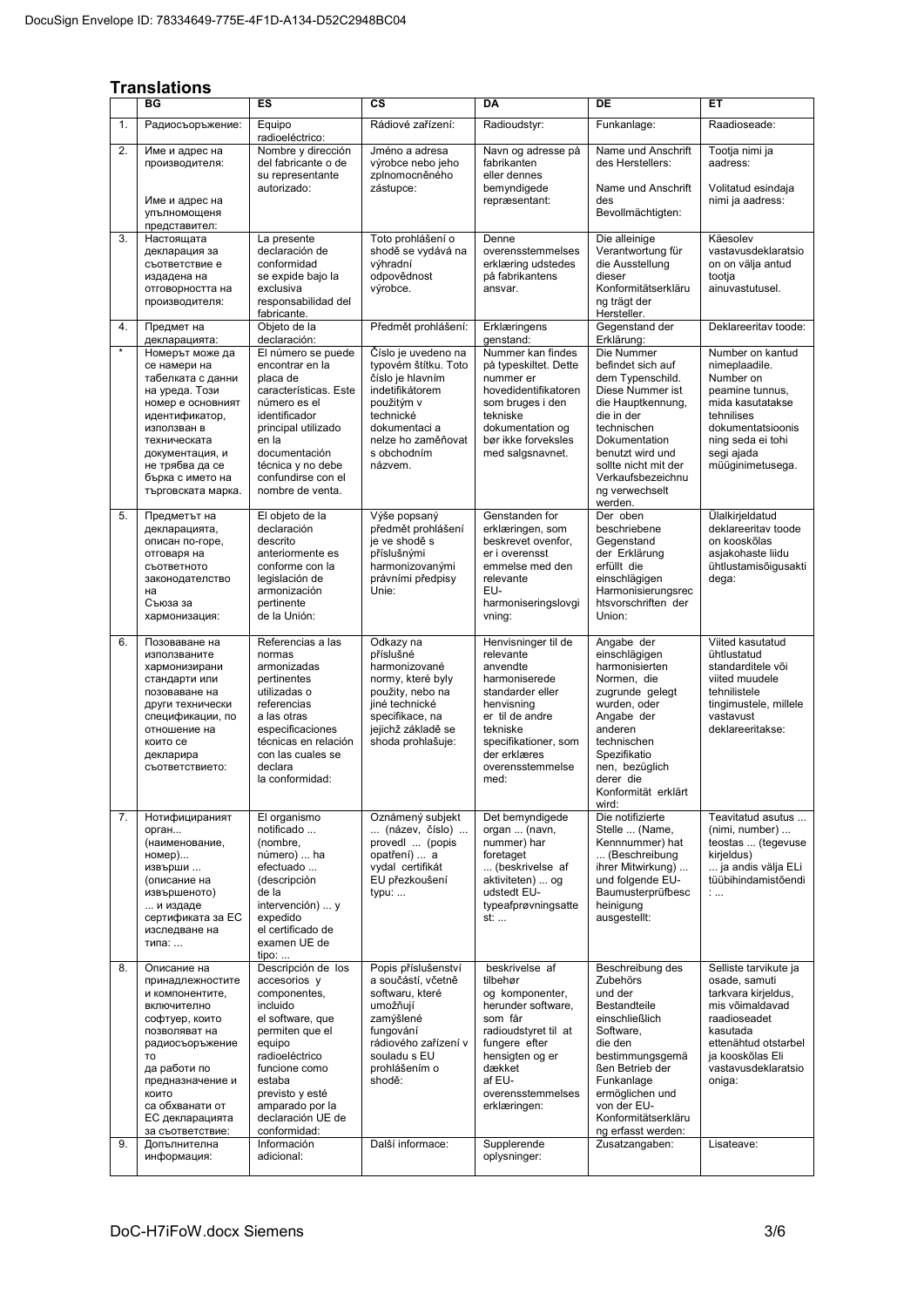|          | <b>EL</b>                                                                                                                                                                                                                                                    | <b>FR</b>                                                                                                                                                                                                                                             | <b>HR</b>                                                                                                                                                                                | IT                                                                                                                                                                                                                                                       | LV                                                                                                                                                                                                                     | LT                                                                                                                                                                                                                    |
|----------|--------------------------------------------------------------------------------------------------------------------------------------------------------------------------------------------------------------------------------------------------------------|-------------------------------------------------------------------------------------------------------------------------------------------------------------------------------------------------------------------------------------------------------|------------------------------------------------------------------------------------------------------------------------------------------------------------------------------------------|----------------------------------------------------------------------------------------------------------------------------------------------------------------------------------------------------------------------------------------------------------|------------------------------------------------------------------------------------------------------------------------------------------------------------------------------------------------------------------------|-----------------------------------------------------------------------------------------------------------------------------------------------------------------------------------------------------------------------|
| 1.       | Ραδιοεξοπλισμός:                                                                                                                                                                                                                                             | Équipement<br>radioélectrique:                                                                                                                                                                                                                        | Radijska oprema:                                                                                                                                                                         | Apparecchiatura<br>radio:                                                                                                                                                                                                                                | Radioiekārta:                                                                                                                                                                                                          | Radijo įrenginys:                                                                                                                                                                                                     |
| 2.       | Όνομα και<br>διεύθυνση του<br>κατασκευαστή<br>ή του<br>εξουσιοδοτημένου<br>αντιπροσώπου<br>TOU:                                                                                                                                                              | Nom et adresse du<br>fabricant ou de son<br>mandataire:                                                                                                                                                                                               | Ime i adresa<br>proizvođača:<br>Ime i adresa<br>ovlaštenog<br>zastupnika:                                                                                                                | Nome e indirizzo<br>del fabbricante / del<br>suo rappresentante<br>autorizzato:                                                                                                                                                                          | Ražotāja vārds,<br>uzvārds/nosaukum<br>s un adrese:<br>Pilnvarotā pārstāvja<br>vārds, uzvārds /<br>nosaukums un<br>adrese:                                                                                             | Gamintojo<br>pavadinimas ir<br>adresas:<br>Igaliotojo atstovo<br>pavadinimas ir<br>adresas:                                                                                                                           |
| 3.       | Η παρούσα<br>δήλωση<br>συμμόρφωσης<br>εκδίδεται με<br>αποκλειστική<br>ευθύνη του<br>κατασκευαστή.                                                                                                                                                            | La présente<br>déclaration de<br>conformité est<br>établie sous la<br>seule responsabilité<br>du fabricant.                                                                                                                                           | Za izdavanje ove<br>izjave o sukladnosti<br>odgovoran je<br>isključivo<br>proizvođač.                                                                                                    | La presente<br>dichiarazione di<br>conformità è<br>rilasciata sotto<br>l'esclusiva<br>responsabilità<br>del fabbricante.                                                                                                                                 | Šī atbilstības<br>deklarācija ir izdota<br>vienīgi uz šāda<br>ražotāja atbildību.                                                                                                                                      | Ši atitikties<br>deklaracija išduota<br>tik gamintojo<br>atsakomybe.                                                                                                                                                  |
| 4.       | Αντικείμενο<br>τηςδήλωσης:                                                                                                                                                                                                                                   | Objet de la<br>déclaration:                                                                                                                                                                                                                           | Predmet izjave:                                                                                                                                                                          | Oggetto della<br>dichiarazione:                                                                                                                                                                                                                          | Deklarācijas<br>priekšmets:                                                                                                                                                                                            | Deklaracijos<br>objektas:                                                                                                                                                                                             |
| $\star$  | Ένας αριθμός<br>μπορεί να βρεθεί<br>στην πινακίδα<br>επισήμανσης.<br>Αυτός ο αριθμός<br>είναι ο κύριος<br>αναγνωριστικός<br>κωδικός που<br>χρησιμοποιείται<br>στον τεχνικό<br>φάκελο και δεν<br>πρέπει να<br>συγχέεται με την<br>ονομασία<br>πώλησης.        | Le numéro<br>d'identification se<br>trouve sur la plaque<br>signalétique. Ce<br>numéro est le<br>numéro<br>d'identification<br>principal utilisé<br>dans la<br>documentation<br>technique et ne doit<br>pas être confondu<br>avec le nom de<br>vente. | Broj se nalazi na<br>pločici s oznakom.<br>Ovaj broj je glavni<br>identifikator koji se<br>koristi u tehničkoj<br>dokumentaciji i ne<br>smije se miješati s<br>prodajnim nazivom.        | Il numero può<br>essere trovato sulla<br>targhetta<br>identificativa.<br>Questo numero è il<br>principale elemento<br>identificativo<br>utilizzato nella<br>documentazione<br>tecnica e non deve<br>essere confuso con<br>il nome<br>commerciale.        | Numurs var tikt<br>atrasts uz datu<br>plāksnītes. Šis<br>numurs ir galvenais<br>identifikators, ko<br>izmanto tehniskajā<br>dokumentācijā, un<br>to nedrīkst sajaukt<br>ar tirdzniecības<br>nosaukumu.                 | Numeris yra<br>pateiktas duomenų<br>lentelėje. Šis<br>numeris yra<br>pagrindinis<br>identifikatorius,<br>naudojamas<br>techniniuose<br>dokumentuose, ir jo<br>negalima supainioti<br>su prekiniu<br>pavadinimu.       |
| 5.       | Ο σκοπός της<br>δήλωσης που<br>περιγράφεται<br>παραπάνω είναι<br>σύμφωνος προς τη<br>σχετική<br>ενωσιακή<br>νομοθεσία<br>εναρμόνισης:                                                                                                                        | L'objet de la<br>déclaration décrit<br>ci-dessus<br>est conforme à la<br>législation<br>d'harmonisation<br>applicable<br>de l'Union:                                                                                                                  | Prethodno opisani<br>predmet izjave u<br>skladu<br>je s relevantnim<br>zakonodavstvom<br>Unije o<br>usklađivanju:                                                                        | L'oggetto della<br>dichiarazione di cui<br>sopra è conforme<br>alla pertinente<br>normativa di<br>armonizzazione<br>dell'Unione:                                                                                                                         | lepriekš<br>aprakstītais<br>deklarācijas<br>priekšmets atbilst<br>attiecīgajam<br>Savienības<br>saskanotajam<br>tiesību<br>aktam:                                                                                      | Pirmiau aprašytas<br>deklaracijos<br>objektas<br>atitinka susijusius<br>derinamuosius<br>Sąjungos teisės<br>aktus:                                                                                                    |
| 6.       | Αναφορές στα<br>σχετικά<br>εναρμονισμένα<br>πρότυπα που<br>χρησιμοποιούνται ή<br>αναφορές στις<br>λοιπές<br>τεχνικές<br>προδιαγραφές σε<br>σχέση με τις<br>οποίες δηλώνεται η<br>συμμόρφωση:                                                                 | Références des<br>normes<br>harmonisées<br>applicables ou<br>références des<br>autres<br>spécifications<br>techniques qui<br>servent de base à<br>la déclaration de<br>conformité:                                                                    | Upućivanja na<br>odgovarajuće<br>usklađene<br>norme koje se<br>upotrebljavaju ili<br>upućivanje<br>na druge tehničke<br>specifikacije u<br>odnosu na koje se<br>deklarira<br>sukladnost: | Riferimento alle<br>pertinenti norme<br>armonizzate<br>utilizzate o<br>riferimenti alle altre<br>specifiche tecniche<br>in relazione alle<br>quali è dichiarata la<br>conformità:                                                                        | Atsauces uz<br>attiecīgajiem<br>izmantojamiem<br>saskanotajiem<br>standartiem vai uz<br>citām tehniskajām<br>specifikācijām,<br>attiecībā uz ko tiek<br>deklarēta atbilstība:                                          | Nuorodos j<br>susijusius taikytus<br>darniuosius<br>standartus arba<br>kitas technines<br>specifikacijas,<br>pagal kurias buvo<br>deklaruota atitiktis:                                                               |
| 7.       | Ο κοινοποιημένος<br>οργανισμός<br>(ονομασία,<br>αριθμός)<br>πραγματοποίησε<br>(περιγραφή της<br>παρέμβασης)  και<br>εξέδωσε το<br>πιστοποιητικό<br>εξέτασης τύπου<br>EE:                                                                                     | L'organisme<br>notifié  (nom,<br>numéro)  a<br>réalisé<br>(description de<br>l'intervention)  et<br>a délivré le certificat<br>d'examen UE de<br>type:<br><b>Description des</b>                                                                      | Prijavljeno tijelo<br>(naziv, broj)<br>provelo je  (opis<br>intervencije)  i<br>izdalo potvrdu<br>o ispitivanju EU-<br>tipa:                                                             | Se del caso,<br>l'organismo<br>notificato<br>(denominazione,<br>numero)  ha<br>effettuato<br>(descrizione<br>dell'intervento)  e<br>rilasciato il<br>certificato di esame<br>UE del tipo:                                                                | Paziņotā struktūra<br>(nosaukums,<br>numurs)  ir<br>veikusi<br>(darbības<br>apraksts)  un<br>izdevusi ES tipa<br>pārbaudes<br>sertifikātu:                                                                             | Notifikuotoji istaiga<br>(pavadinimas,<br>numeris)<br>atliko<br>(dalyvavimo<br>procese<br>aprašymas) ir<br>išdavė ES tipo<br>tyrimo sertifikatą:                                                                      |
| 8.<br>9. | Περιγραφή των<br>παρελκόμενων και<br>εξαρτημάτων,<br>συμπεριλαμβανομέ<br>νου του λογισμικού,<br>που επιτρέπουν<br>στον<br>ραδιοεξοπλισμό να<br>λειτουργεί όπως<br>προβλέπεται και<br>TTOU<br>καλύπτονται από τη<br>δήλωση<br>συμμόρφωσης:<br>Συμπληρωματικές | accessoires<br>et des composants<br>(y compris logiciels)<br>qui permettent à<br>l'équipement<br>radioélectrique de<br>fonctionner selon<br>sa destination<br>et qui sont couverts<br>par la déclaration<br>UE de conformité:<br>Informations         | Opis dodatne<br>opreme i<br>sastavnica,<br>uključujući softver,<br>kojiomogućuju<br>normalan rad<br>radijske opreme<br>koji je obuhvaćen<br>EU izjavom o<br>sukladnosti:<br>Dodatne      | Se del caso, una<br>descrizione degli<br>accessori e dei<br>componenti inclusi<br>nella dichiarazione<br>di conformità UE,<br>compreso il<br>software, che<br>consentono<br>all'apparecchiatura<br>radio di funzionare<br>come previsto:<br>Informazioni | Palīgierīču un<br>komponentu<br>apraksts, ieskaitot<br>programmatūras<br>aprakstu, kas<br>nodrošina<br>radioiekārtas<br>paredzēto darbību<br>un uz ko attiecas<br>ES atbilstības<br>deklarācija:<br>Papildinformācija: | Pagalbinių įtaisų ir<br>komponentu,<br>jskaitant<br>programinę įrangą,<br>kurie leidžia radijo<br>jrenginiams veikti<br>pagal paskirti ir yra<br>jtraukti j ES<br>atitikties<br>deklaraciją,<br>aprašas:<br>Papildoma |
|          | πληροφορίες:                                                                                                                                                                                                                                                 | complémentaires:                                                                                                                                                                                                                                      | informacije:                                                                                                                                                                             | supplementari:                                                                                                                                                                                                                                           |                                                                                                                                                                                                                        | informacija:                                                                                                                                                                                                          |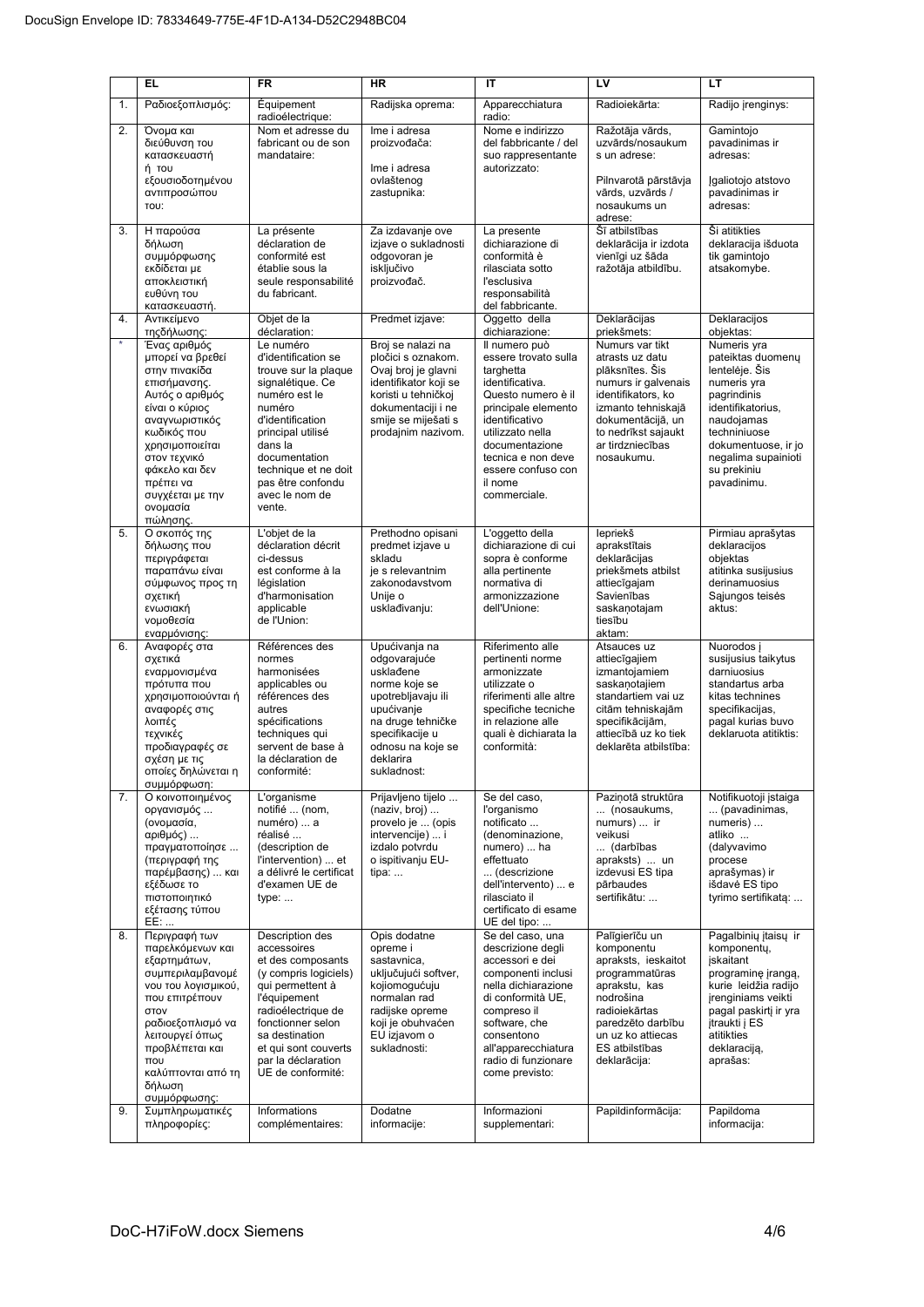|          | HU                                                                                                                                                                                                                                            | <b>MT</b>                                                                                                                                                                                                                                    | <b>NL</b>                                                                                                                                                                                                                                 | <b>PL</b>                                                                                                                                                                                                                                                                | PT                                                                                                                                                                                                                                                          | <b>RO</b>                                                                                                                                                                                                                                           |
|----------|-----------------------------------------------------------------------------------------------------------------------------------------------------------------------------------------------------------------------------------------------|----------------------------------------------------------------------------------------------------------------------------------------------------------------------------------------------------------------------------------------------|-------------------------------------------------------------------------------------------------------------------------------------------------------------------------------------------------------------------------------------------|--------------------------------------------------------------------------------------------------------------------------------------------------------------------------------------------------------------------------------------------------------------------------|-------------------------------------------------------------------------------------------------------------------------------------------------------------------------------------------------------------------------------------------------------------|-----------------------------------------------------------------------------------------------------------------------------------------------------------------------------------------------------------------------------------------------------|
| 1.       | Rádióberendezés:                                                                                                                                                                                                                              | It-tagħmir tar-radju:                                                                                                                                                                                                                        | Radioapparatuur:                                                                                                                                                                                                                          | Urządzenie<br>radiowe:                                                                                                                                                                                                                                                   | Equipamento de<br>rádio:                                                                                                                                                                                                                                    | Echipamentele                                                                                                                                                                                                                                       |
| 2.       | A gyártó vagy<br>meghatalmazott<br>képviselőjének<br>neve és címe:                                                                                                                                                                            | L-isem u l-indirizz<br>tal-manifattur jew<br>tar-rappreżentant<br>awtorizzat tiegħu:                                                                                                                                                         | Naam en adres van<br>de fabrikant of zijn<br>geautoriseerde<br>vertegenwoordiger:                                                                                                                                                         | Nazwa i adres<br>producenta lub jego<br>upoważnionego<br>przedstawiciela:                                                                                                                                                                                                | Nome e endereço<br>do fabricante ou do<br>respetivomandatári<br>О.                                                                                                                                                                                          | radio:<br>Denumirea și<br>adresa<br>producătorului:<br>Denumirea si<br>adresa<br>reprezentantului<br>autorizat:                                                                                                                                     |
| 3.       | Ezt a megfelelőségi<br>nyilatkozatot<br>a gyártó<br>kizárólagos<br>felelőssége mellett<br>adják ki.                                                                                                                                           | Din id-dikjarazzjoni<br>tal-konformità<br>tinhareg taht ir-<br>responsabbiltà<br>unika tal-manifattur.                                                                                                                                       | Deze<br>conformiteitsverklar<br>ing is afgegeven<br>onder volledige<br>verantwoordeliikhei<br>d van de fabrikant.                                                                                                                         | Niniejszą<br>deklarację<br>zgodności<br>wydaje się na<br>wyłączną<br>odpowiedzialność<br>producenta.                                                                                                                                                                     | A presente<br>declaração de<br>conformidade<br>é emitida sob a<br>exclusiva<br>responsabilidade<br>do fabricante.                                                                                                                                           | Prezenta declarație<br>de conformitate<br>este emisă pe<br>răspunderea<br>exclusivă<br>a producătorului.                                                                                                                                            |
| 4.       | A nyilatkozat<br>tárgya:                                                                                                                                                                                                                      | L-għan tad-<br>dikjarazzjoni:                                                                                                                                                                                                                | Doel van de<br>verklaring:                                                                                                                                                                                                                | Przedmiot<br>deklaracji:                                                                                                                                                                                                                                                 | Objeto da<br>declaração:                                                                                                                                                                                                                                    | Obiectul declarației:                                                                                                                                                                                                                               |
| $\star$  | A szám a<br>típustáblán<br>található. Ez a<br>szám a műszaki<br>dokumentációban<br>használt fő<br>azonosító, és nem<br>szabad<br>összetéveszteni az<br>értékesítési névvel.                                                                   | Number can be<br>found on the rating<br>plate. This number<br>is the main<br>identifier used in<br>the technical<br>documentation and<br>should not be<br>confused with the<br>sales name.                                                   | Het nummer kan<br>worden gevonden<br>op het typeplaatje.<br>Dit nummer is de<br>identificatie gebruikt<br>in de technische<br>documentatie en<br>mag niet verward<br>worden met de<br>verkoopnaam.                                        | Numer znajduje się<br>na tabliczce<br>znamionowej i<br>służy jako główny<br>identyfikator w<br>dokumentacji<br>technicznej. Nie<br>należy mylić tego<br>numeru z nazwą<br>produktu.                                                                                      | Número pode ser<br>encontrado na<br>chapa de<br>características.<br>Este número é o<br>principal<br>identificador<br>utilizado em<br>documentação<br>técnica e não<br>deverá ser<br>confundido com a<br>designação<br>comercial.                            | Numarul poate fi<br>gasit pe placuta de<br>evaluare. Acesta<br>reprezinta<br>principalul<br>identificator folosit<br>in documentatia<br>tehnica si nu poate<br>fi confundat cu<br>codul de vinzare.                                                 |
| 5.       | A fent ismertetett<br>nyilatkozat tárgya<br>megfelel a<br>vonatkozó uniós<br>harmonizációs<br>jogszabályoknak:                                                                                                                                | L-għan tad-<br>dikjarazzjoni<br>deskritt hawn fug<br>huwa konformi mal-<br>leģiżlazzjoni ta'<br>armonizzazzjoni<br>rilevanti tal-Unjon:                                                                                                      | Het hierboven<br>beschreven doel<br>van de verklaring is<br>in<br>overeenstemming<br>met de<br>desbetreffende<br>harmonisatiewetge<br>ving van de Unie:                                                                                   | Wymieniony<br>powyżej przedmiot<br>niniejszej deklaracji<br>jest zgodny<br>z odnośnymi<br>wymaganiami<br>unijnego<br>prawodawstwa<br>harmonizacyjnego:                                                                                                                   | O objeto da<br>declaração acima<br>mencionada<br>está em<br>conformidade com<br>a legislação<br>de harmonização<br>da União aplicável:                                                                                                                      | Obiectul declarației<br>descris mai sus<br>este în conformitate<br>cu legislația<br>relevantă<br>de armonizare a<br>Uniunii:                                                                                                                        |
| 6.       | Az alkalmazott<br>harmonizált<br>szabványokra való<br>hivatkozás, vagy<br>azokra az egyéb<br>műszaki<br>előírásokra való<br>hivatkozás,<br>amelyekkel<br>kapcsolatban<br>megfelelőségi<br>nyilatkozatot<br>tettek:                            | Ir-referenzi għall-<br>istandards<br>armonizzati<br>rilevanti li ntużaw,<br>jew ir-referenzi<br>qhall-<br>ispecifikazzjonijiet<br>teknići l-oħrajn li<br>skonthom ged tigi<br>ddikjarata<br>I-konformità:                                    | Vermelding van de<br>toegepaste<br>relevante<br>geharmoniseerde<br>normen of van de<br>andere technische<br>specificaties<br>waarop<br>de<br>conformiteitsverklar<br>ing betrekking<br>heeft:                                             | Odwołania do<br>odnośnych norm<br>zharmonizowanych,<br>które zastosowano.<br>lub do innych<br>specyfikacji<br>technicznych, w<br>stosunku do<br>których<br>deklarowana jest<br>zgodność:                                                                                 | Referências às<br>normas<br>harmonizadas<br>aplicáveis utilizadas<br>ou às outras<br>especificações<br>técnicas em<br>relação às quais a<br>conformidade é<br>declarada:                                                                                    | Trimiterile la<br>standardele<br>armonizate<br>relevante folosite<br>sau trimiterile la<br>alte specificatii<br>tehnice în legătură<br>cu care se<br>declară<br>conformitatea:                                                                      |
| 7.       | A(z)  (nevű,<br>számú)<br>beielentett<br>szervezet adott<br>esetben elvégezte<br>a(z)  (a)<br>beavatkozás<br>ismertetése) , és<br>a következő EU-<br>típusvizsgálati<br>tanúsítványt adta<br>ki:                                              | Meta applikabbli, il-<br>korp notifikat  (I-<br>isem, in-numru)<br>wettaq<br>(deskrizzjoni<br>tal-intervent)  u<br>hareg ic-certifikat<br>tal-eżami tat-tip tal-<br>UE:                                                                      | De aangeschreven<br>instantie  (naam,<br>nummer)<br>heeft een<br>(beschrijving van<br>de<br>werkzaamheden)<br>uitgevoerd en het<br>certificaat van EU-<br>typeonderzoek<br>afgegeven:                                                     | W stosownych<br>przypadkach,<br>jednostka<br>notyfikowana<br>(nazwa,<br>$numer)$<br>przeprowadziła<br>(opis interwencji)<br>i wydała certyfikat<br>badania typu UE:                                                                                                      | Se aplicável, o<br>organismo<br>notificado: (nome,<br>número)<br>efetuou<br>(descrição da<br>intervenção) e<br>emitiu o certificado<br>de exame UE de<br>tipo:                                                                                              | Organismul<br>notificat<br>(denumire,<br>număr)  a<br>efectuat<br>(descrierea<br>intervenției) și a<br>emis certificatul de<br>examinare UE de<br>tip:                                                                                              |
| 8.<br>9. | Adott esetben a<br>tartozékok és<br>alkatrészek leírása,<br>ideértve a<br>rádióberendezés<br>rendeltetésszerű<br>használatát<br>lehetővé tévő és az<br>EU-megfelelőségi<br>nyilatkozat<br>hatályába<br>tartozó szoftvereket<br>is:<br>További | Fejn applikabbli,<br>deskrizzjoni tal-<br>accessorji u il-<br>komponenti, inkluż<br>is-softwer, li<br>jippermettu t-<br>tagħmir<br>tar-radju jopera kif<br>intiż u koperti mid-<br>dikjarazzjoni tal-<br>konformità tal-UE:<br>Informazzjoni | beschrijving van<br>de accessoiren en<br>onderdelen,<br>met inbegrip van<br>software, die het<br>mogelijk maken dat<br>de radioapparatuur<br>functioneert zoals<br>bedoeld onder de<br>EU-<br>conformiteitsverklar<br>ing:<br>Aanvullende | W stosownych<br>przypadkach, opis<br>elementów<br>dodatkowych lub<br>komponentów, w<br>tym<br>oprogramowania,<br>które umożliwiają<br>działanie<br>urządzenia<br>radiowego zgodnie<br>z przeznaczeniem<br>i które są objęte<br>deklaracją<br>zgodności UE:<br>Informacje | Se aplicável,<br>descrição dos<br>acessórios e/ou<br>componentes,<br>incluindo o<br>software, que<br>permitem que o<br>equipamento de<br>rádio funcione<br>conforme o<br>pretendido,<br>abrangidos<br>pela declaração UE<br>de conformidade:<br>Informações | O descriere a<br>accesoriilor si<br>componentelor,<br>inclusiv a<br>produselor<br>software, care<br>permit<br>echipamentelor<br>radio să<br>funcționeze<br>corespunzător și<br>care sunt incluse în<br>declarația de<br>conformitate:<br>Informatii |
|          | információk:                                                                                                                                                                                                                                  | addizzjonali:                                                                                                                                                                                                                                | informatie:                                                                                                                                                                                                                               | dodatkowe:                                                                                                                                                                                                                                                               | complementares:                                                                                                                                                                                                                                             | suplimentare:                                                                                                                                                                                                                                       |